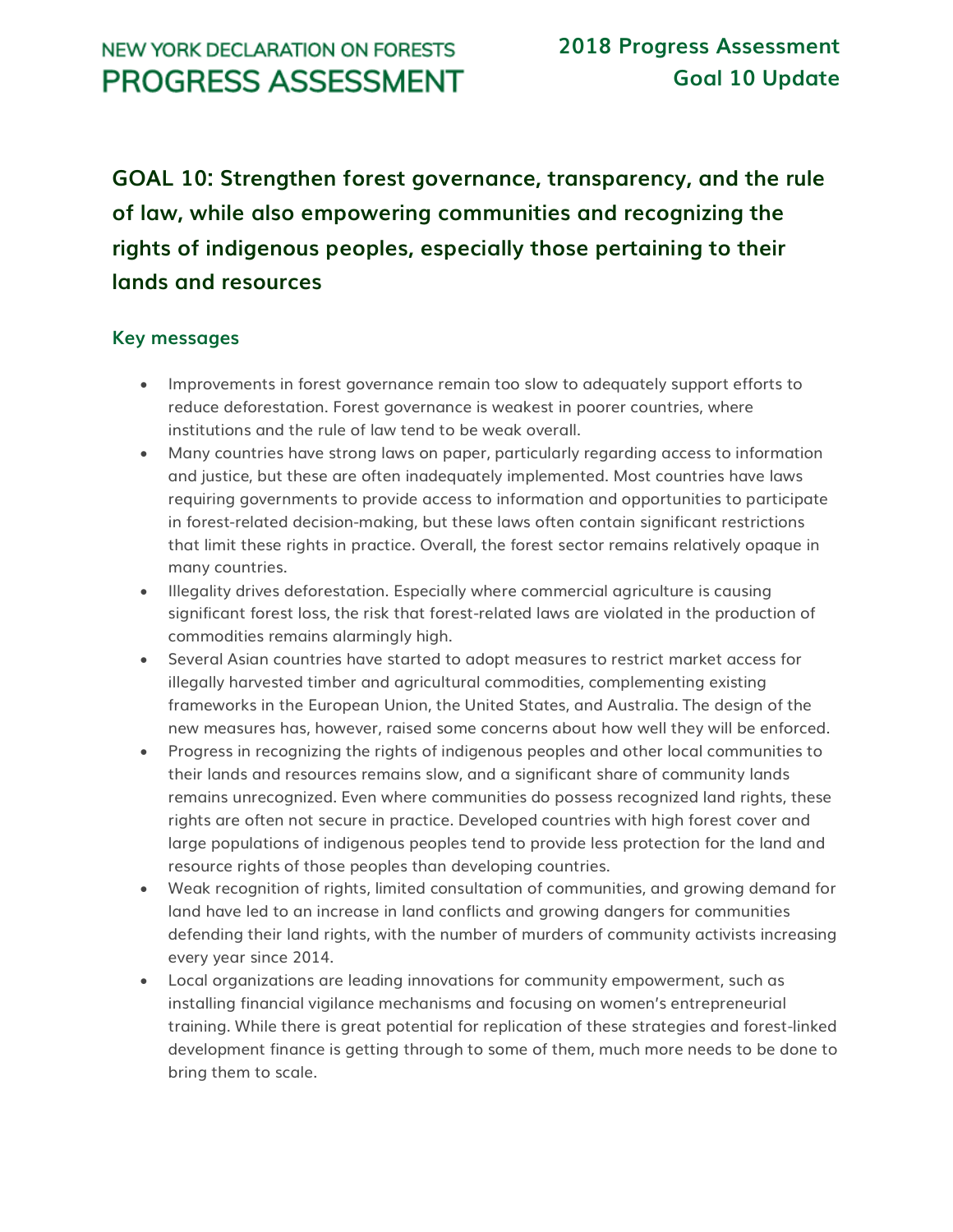# **OVERVIEW OF GOAL AND INDICATORS**

Goal 10 of the NYDF recognizes the link between improvements in governance and addressing deforestation and commits endorsers to support advances in transparency, the rule of law, and the empowerment of communities and indigenous peoples in relation to the land and resource rights.

#### **Good governance is essential to address deforestation**

While governments have historically been among the main agents of deforestation, they are also responsible for the adoption of laws and policies that are essential to the protection and sustainable management of forests.<sup>[\[1\]](http://forestdeclaration.org/goal/goal-10/#_edn1)</sup> The implications of good or bad governance are highly context specific. However, adopting and implementing strong environmental policies, clarifying ownership rights, and strengthening the rule of law has proven to remove pressure on forests and help protect forest ecosystems.[\[2\]](http://forestdeclaration.org/goal/goal-10/#_edn2)

In this assessment, we focus on progress in strengthening forest governance<sup>[\[3\]](http://forestdeclaration.org/goal/goal-10/#_edn3)</sup> which we understand to cover:

- The institutions, laws, policies, and processes that govern the ownership, management, use, protection, and conversion of forests
- How these institutions, laws, policies, and processes operate in practice, including their degree of transparency
- The strength of the rule of law in forest-related matters, including the implementation and enforcement of the law and access to justice for those wronged by forest-related decisions
- The governance of international trade in forest products and nonforest products linked to deforestation and forest degradation
- The rights and empowerment of indigenous peoples and local communities

#### **Assessing progress**

Previous assessments of Goal 10 relied on a framework which covered some key aspects of forest governance, based on data available at the time. This year, for the in-depth report on Goal [10,](http://forestdeclaration.org/wp-content/uploads/2018/11/NYDF-report-2018.pdf) the assessment framework was revised and expanded in consultation with an expert working group. The new framework more comprehensively evaluates all aspects of Goal 10 while incorporating newly available data. In total, the eight indicators in the assessment cover forest laws and policies, the rule of law, demand-side measures, transparency, participation and access to justice, and empowering and ensuring the rights of indigenous peoples and local communities. The criteria and indicators are the assessment are listed below (**Table 1**).

#### **Table 1. Assessment Framework for NYDF Goal 10**

| CRITERIA | <b>INDICATOR</b> |
|----------|------------------|
|          |                  |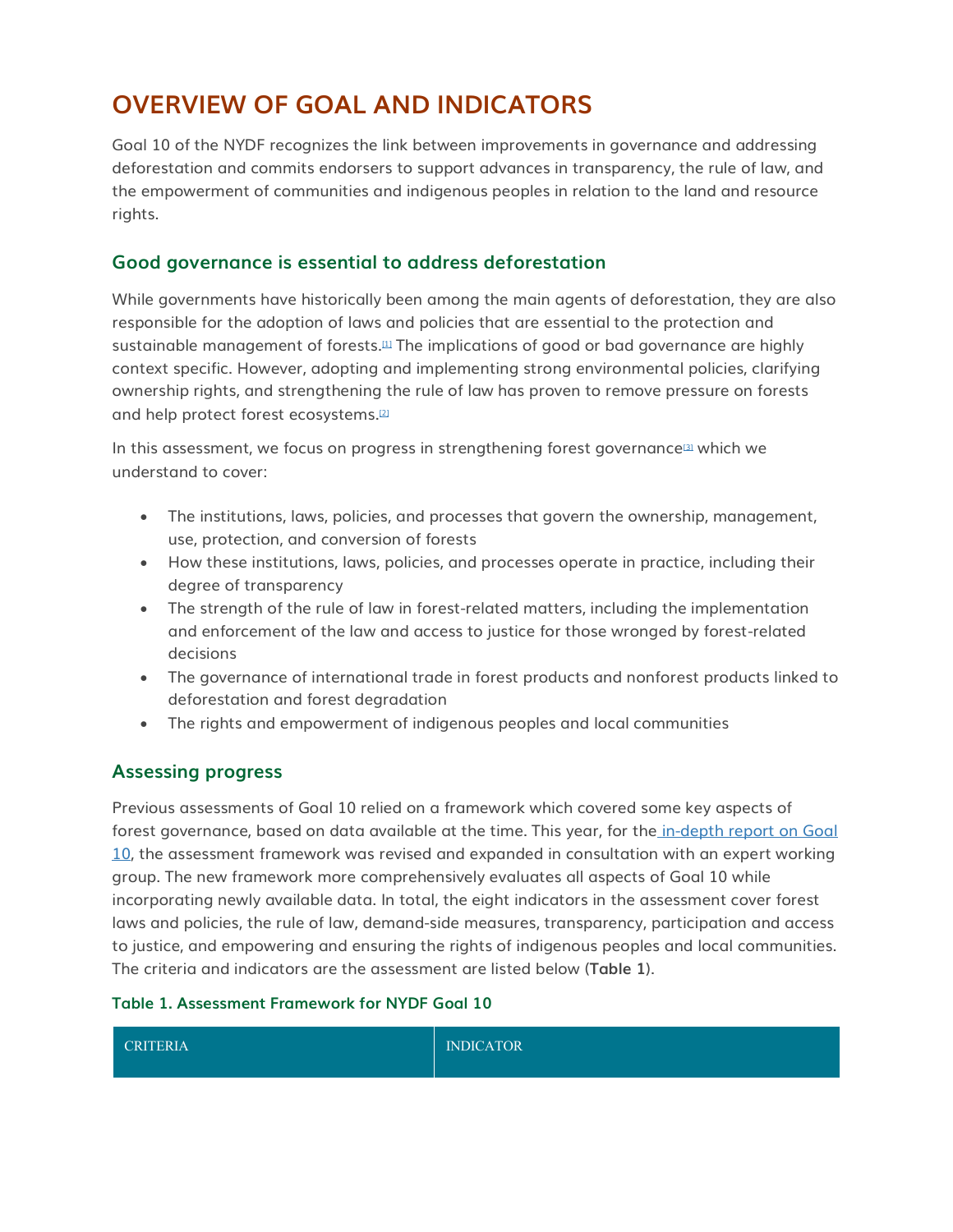| 1. Governance, the rule of law and forest-related<br>crime                           | 1.1. Legal and policy frameworks governing forests<br>1.2. Illegality in and around forests<br>1.3. Demand-side measures and international cooperation |
|--------------------------------------------------------------------------------------|--------------------------------------------------------------------------------------------------------------------------------------------------------|
| 2. Transparency, participation, and access to<br>justice                             | 2.1. Transparency and access to information<br>2.2. Participation in decision-making<br>2.3. Access to justice                                         |
| 3. Empowering and ensuring the rights of<br>indigenous peoples and local communities | 3.1. Rights of indigenous peoples and local communities<br>3.2. Empowerment of communities                                                             |

# **FINDINGS**

### **Criterion 1: Governance, the rule of law. and forest-related crime**

### **Indicator 1.1: Legal and policy frameworks governing forests and deforestation**

Countries with weak forest laws and policies, insufficient enforcement, and high levels of corruption experience higher rates of deforestation than countries with stronger legal frameworks and institutions.[\[4\]](http://forestdeclaration.org/goal/goal-10/#_edn4)While several countries have made notable improvements in efforts to reduce illegal activities, progress remains slow and, in some countries, has stalled completely.

An assessment of nine countries that are home to almost half of tropical forests, conducted by Climate Focus and Chatham House, shows that almost all countries made progress in strengthening their laws and policies tackling illegal logging and deforestation over the past five years (**Figure 1)**. [\[5\]](http://forestdeclaration.org/goal/goal-10/#_edn5) However, most countries have major inconsistencies within forest legislation or with legislation governing the sectors (e.g., agriculture) that drive deforestation. Some countries also lack the political will to implement these laws.





Note: Scores are on a scale of 0 to 100 percent, from worst to best performance. This research builds on two previous assessments carried out by Chatham House under the project [Illegal logging and related trade: Indicators of the global response.](https://indicators.chathamhouse.org/)

Source: Climate Focus and Chatham House. (2018). Assessments of government forest policy in nine countries.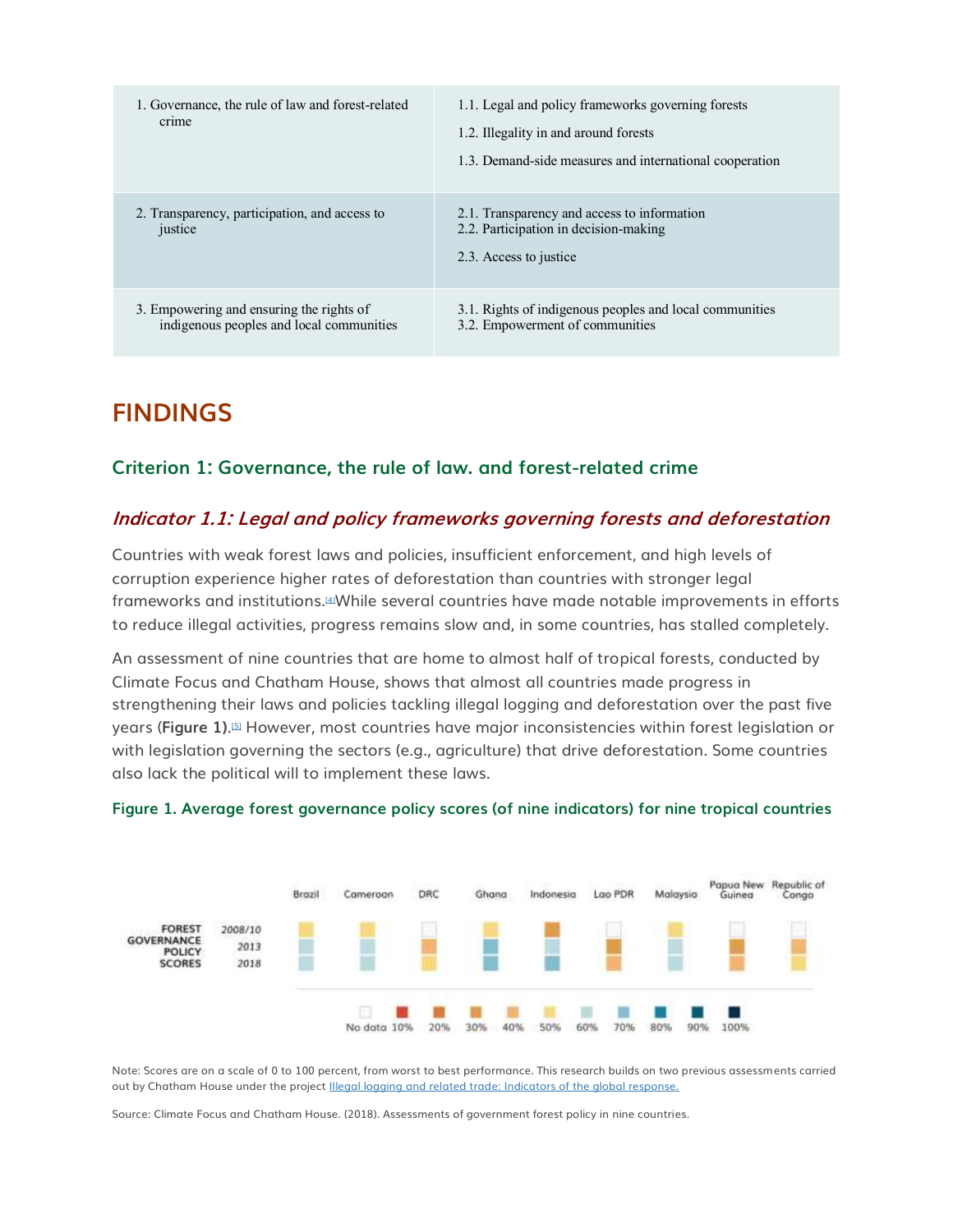Several of the nine countries assessed have fairly strong checks and balances to ensure the rule of law is respected, including limiting the powers of senior government officials to override laws, providing for performance audits, ensuring parliamentary and judicial oversight of government decisions, enabling the public to mount legal challenges against government decisions, and imposing penalties for bribery.  $\mathbb{E}N$ otable improvements to the rule of law in recent years include the adoption of laws in Ghana and Indonesia to strengthen public control and transparency and hold government officials and forest officers accountable for their involvement in the trade of illegal timber.

In many countries, nonetheless, progress in strengthening institutions and enforcing laws remains slow and limited. Enforcement is particularly challenging in developing countries, many of which have relatively strong legal frameworks (sometimes stronger than those of developed countries), but often struggle to fully implement their laws, regulations, and commitments, including moratoria on forest use or conversion.<sup>[2]</sup>

Only limited progress has been made in controlling corruption. Corruption undermines all efforts to strengthen the rule of law. A comparison of corruption scores from Transparency International with changes in primary forest cover in 180 countries from the Food and Agriculture Organization of the United Nations (FAO) reveals that countries with high perceived levels of corruption experience more forest loss.

### **Indicator 1.2: Illegality in and around forests**

In countries with high rates of commodity-driven deforestation, violations of agricultural production laws remain alarmingly high. In 75 percent of major timber-producing countries – and all of the largest palm oil, soy, and beef producing countries in tropical regions —there are significant risks of one, or usually multiple, laws being broken in producing these commodities.<sup>[\[8\]](http://forestdeclaration.org/goal/goal-10/#_edn8)</sup>

Almost half of all tropical deforestation in recent decades was due to the illegal conversion of forests for commercial agriculture, in particular for the "big four" commodities: palm oil, soy, paper/timber, and cattle/beef.[\[9\]](http://forestdeclaration.org/goal/goal-10/#_edn9) Two thirds of illegal deforestation took place in Brazil and Indonesia, the two largest producers of forest-risk commodities and the countries with highest forest loss.<sup>[\[10\]](http://forestdeclaration.org/goal/goal-10/#_edn10)</sup>

Legality risks vary by commodity (**Figure 2**). In the timber sector, the most frequent legality risks related to logging include bribery, violating forest management requirements, and improperly acquiring permits for timber trading and transport. In the palm oil, soy, and cattle sectors, common causes for illegality are clearing forest for plantations or pastures and noncompliance with laws protecting high-conservation value areas.<sup>[\[11\]](http://forestdeclaration.org/goal/goal-10/#_edn11)</sup>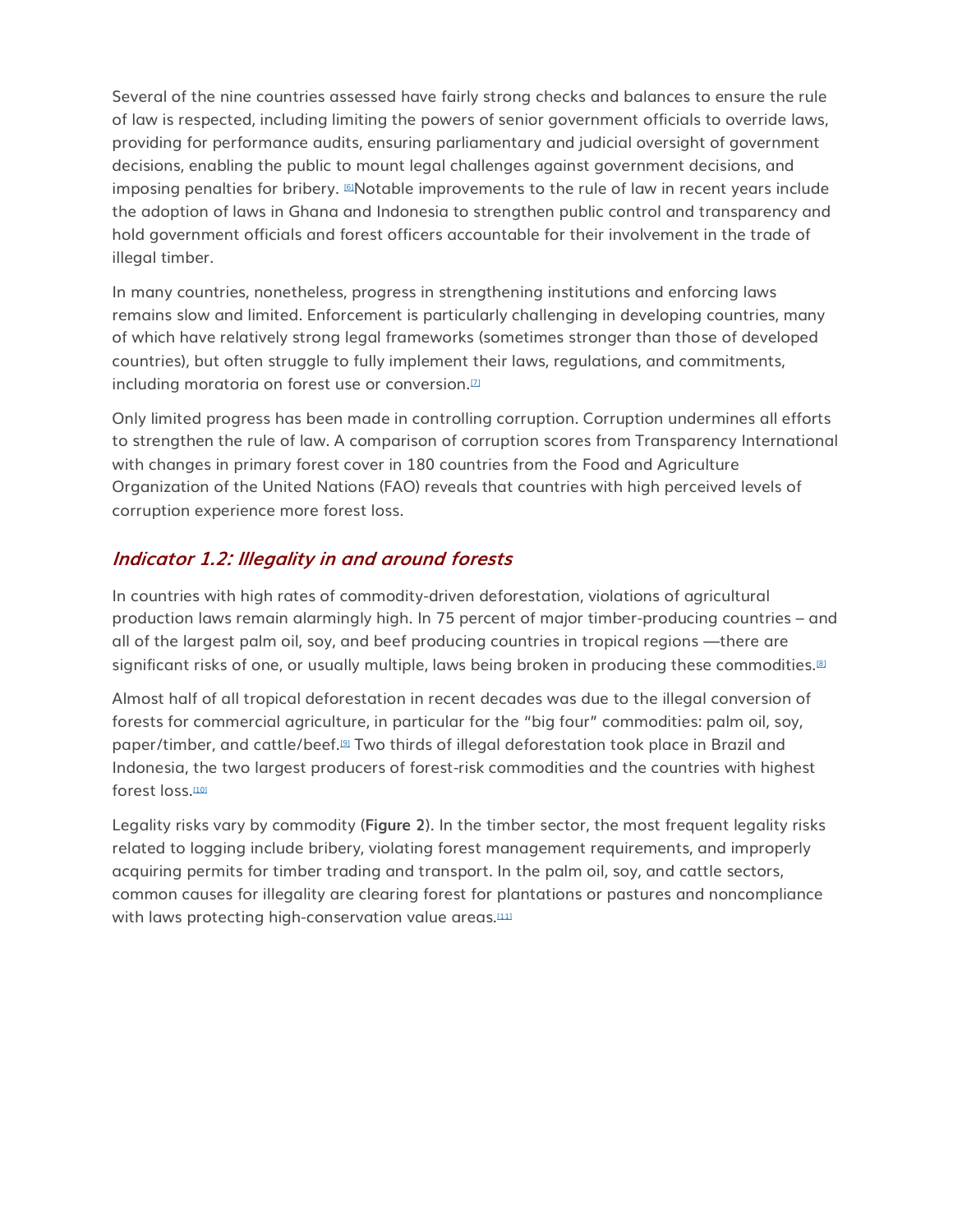#### **Figure 2. Legality risks in forest and agricultural commodity supply chains (2017)**



Note: NEPCon conducts country-level legality risk assessments for forest and agricultural commodity supply chains.

Source: Climate Focus analysis based on 2017 data from Nature Economy and People Connected (NEPCon)'s [Sourcing Hub.](https://www.nepcon.org/sourcinghub)

For the most part, legality risks are significantly higher in tropical countries. Nonetheless, illegal logging remains a problem in several other countries such as Russia, Romania, and Poland.<sup>[\[12\]](http://forestdeclaration.org/goal/goal-10/#_edn12)</sup> In the Italian timber sector there is significant risk of timber harvesting regulations and other environmental requirements being violated. In other developed countries, such as Canada, most logging is legal but is often unsustainable, threatening carbon sinks and indigenous peoples' rights.[\[13\]](http://forestdeclaration.org/goal/goal-10/#_edn13)

#### **Indicator 1.3: Demand-side measures and international cooperation**

Several major consumer countries have adopted regulations on timber legality that place obligations on timber importers to avoid deforestation. In 2008 the U.S. Lacey Act was amended to prohibit the import and trade of illegal wood products, prompting a series of new measures around the globe in consumer countries. Most notably, the European Union adopted the EU Timber Regulation, following its Forest Law Enforcement, Governance and Trade (FLEGT) Action Plan, and the Illegal Logging Prohibition Act in Australia. Despite some challenges, these measures have had notable successes in combatting the trade in illegal timber.

Emerging economies in Asia, including China, Indonesia, Malaysia, the Republic of Korea, and Vietnam have also begun to adopt demand-side regulations that prohibit the sale and import of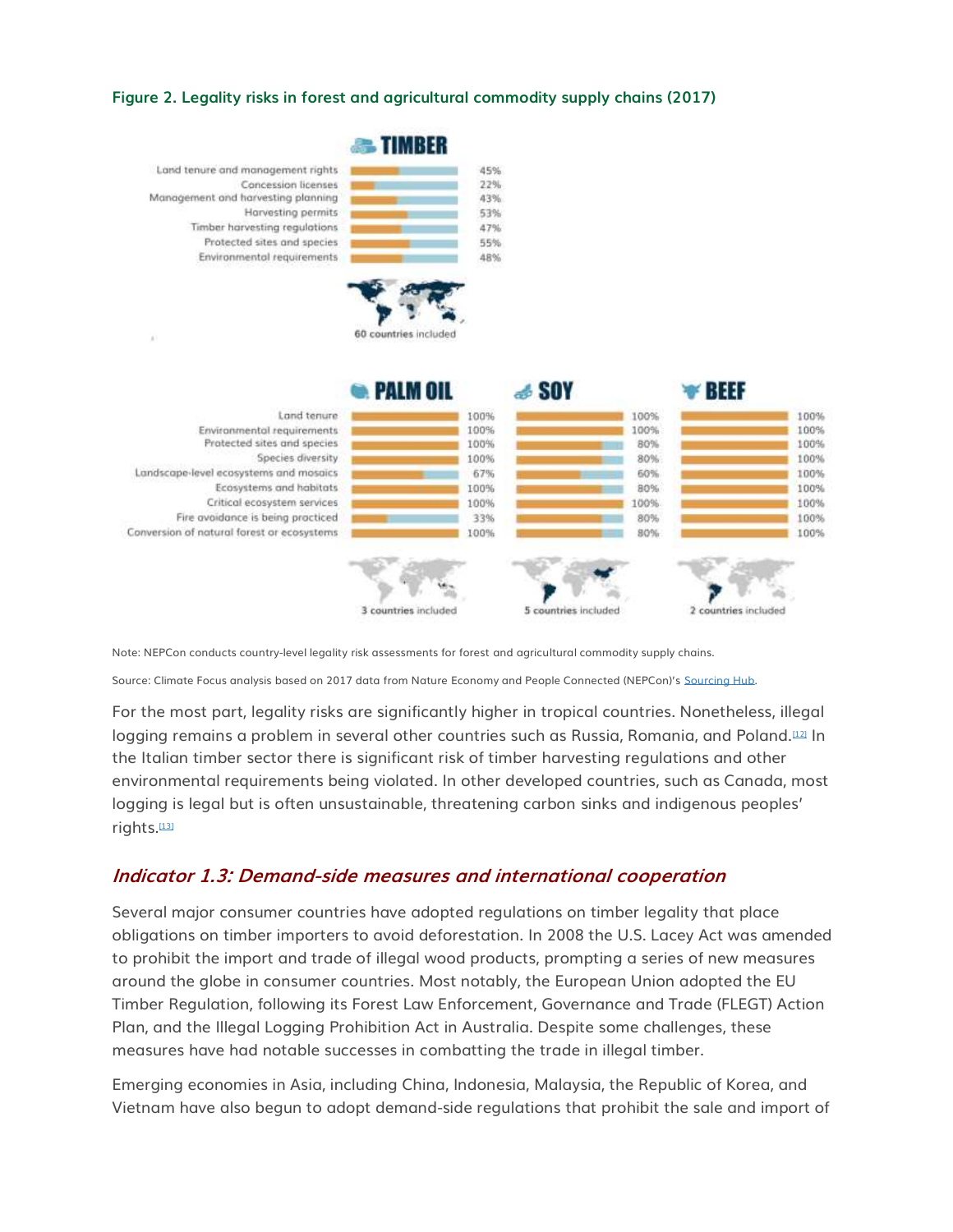illegally harvested timber. While promising, these laws suffer from potential compliance loopholes and weak enforcement mechanisms.[\[14\]](http://forestdeclaration.org/goal/goal-10/#_edn14)

Over the past few years, governments and private actors have also started taking action to eliminate deforestation embedded in palm oil and soy. However, in contrast with demand-side measures in the timber sector, the majority of these measures remain voluntary or limited in scope. The European Union restricts biofuels originating from recently deforested areas.[\[15\]](http://forestdeclaration.org/goal/goal-10/#_edn15) In France, a 2017 law requires large companies to identify and prevent environmental risks associated with their own activities and activities along their supply chains.[\[16\]](http://forestdeclaration.org/goal/goal-10/#_edn16) The Amsterdam Declarations of December 2015 commit signatories to coordinated demand-side efforts to eliminate deforestation from the palm oil supply chain $\mu$  and other agricultural supply chains, reiterating the goals of the NYDF.<sup>[\[18\]](http://forestdeclaration.org/goal/goal-10/#_edn18)</sup> Chinese importers of palm oil and soy are also taking steps toward sustainable sourcing.<sup>[\[19\]](http://forestdeclaration.org/goal/goal-10/#_edn19)</sup>

Enforcement agencies have recently made important strides in international cooperation to tackle the trade in illegal timber. While still relatively new, one such project, INTERPOL's Project Law Enforcement Assistance for Forests, has led to the seizure of USD 1.5 billion worth of illegal timber through international cooperation efforts since 2012 (see Box 1 of the Goal 8 [Assessment\)](http://forestdeclaration.org/goal/goal-8/).<sup>[\[20\]](http://forestdeclaration.org/goal/goal-10/#_edn20)</sup>

#### **Criterion 2: Transparency, participation and access to justice**

#### **Indicator 2.1. Transparency and access to information**

An increasing number of countries are adopting laws that give citizens the right to access information, including forest-related information. However, the forest sector remains relatively opaque. Few countries release data proactively, and systems that make information available to the broader public remain the exception. In many countries, information may not be available in formats or languages that are widely accessible, in particular to vulnerable groups, and governments are allowed broad latitude to refuse access. For example, China allows information requests to be refused on ground of "national interests."<sup>[\[21\]](http://forestdeclaration.org/goal/goal-10/#_edn21)</sup> In addition, access to information in most countries is costly, which further limits access in practice.

Lack of transparency in agricultural commodity supply chains is a barrier to monitoring corporate commitments to address deforestation. The majority of the companies with the greatest exposure to forest-risk commodities that have committed to eliminating deforestation from their supply chains do not report their progress on implementing their commitments.[\[22\]](http://forestdeclaration.org/goal/goal-10/#_edn22) Many companies remain reluctant to share data, and the information they provide is often vague, incomplete, or buried in sustainability reports, which limit its usability for assessing progress and forest impacts (see [Goal 2\)](http://forestdeclaration.org/goal/goal-2/). A small number of large companies, especially in the palm oil sector, has made great progress in disclosing supply-chain information.<sup>[\[23\]](http://forestdeclaration.org/goal/goal-10/#_edn23)</sup>

### **Indicator 2.2. Participation in decision-making**

The majority of countries assessed through data from the Environmental Democracy Index provide for consultations on forest-related policies and projects. In more than half of 70 countries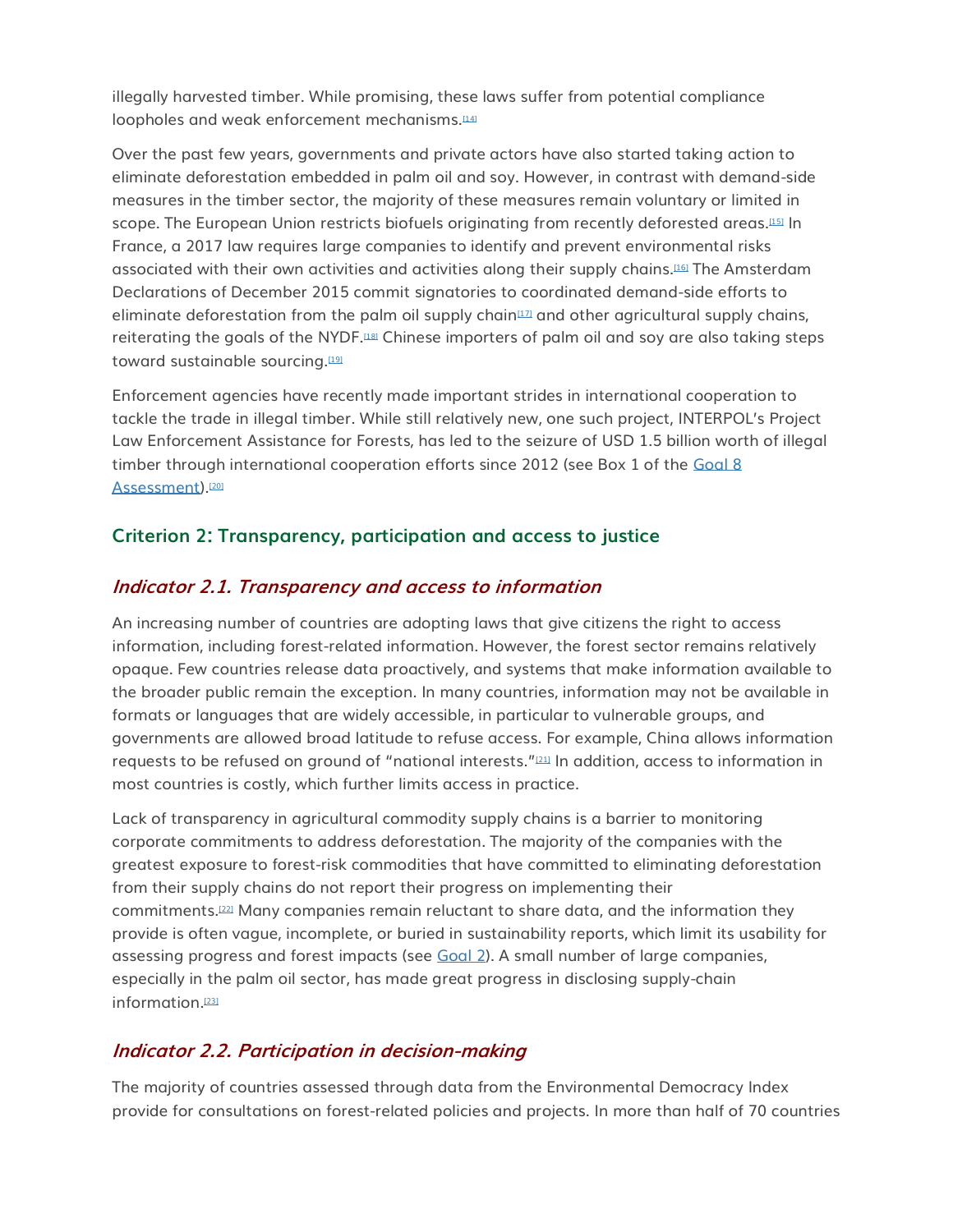assessed, governments are required to solicit input for planning decisions, while just under half provide for participation in policy-making.**[\[24\]](http://forestdeclaration.org/goal/goal-10/#_edn24)** Fewer than half of the evaluated countries require governments to take comments from the public into account when making decisions on forests. Furthermore, consultation processes are often overly technical or focused on discussion rather than decision-making. In Mexico, for example, the government is required to provide opportunities for consultation, but has no obligation to proactively consult affected stakeholders.

The participation of women in forest-related decision-making remains limited in many countries. Women are rarely represented in land-related institutions, and few countries are working to improve female representation.<sup>[\[25\]](http://forestdeclaration.org/goal/goal-10/#_edn25)</sup> Of 25 countries assessed using data from FAO's Legal Assessment tool, only 8 have or are developing laws to ensure the engagement of women.

### **Indicator 2.3. Access to justice**

Most countries have laws guaranteeing the right to access judicial and administrative remedies but in practice these are too costly and slow to provide effective legal protection.[\[26\]](http://forestdeclaration.org/goal/goal-10/#_edn26) Grievance mechanisms may provide an alternative avenue for local people to seek redress. Yet, even these informal processes are often out of reach for the most vulnerable in society.[\[27\]](http://forestdeclaration.org/goal/goal-10/#_edn27)

Remedies are also often limited: fewer than 20 percent of the 70 countries assessed make full restitution available for forest-related matters.[\[28\]](http://forestdeclaration.org/goal/goal-10/#_edn28) This limits the ability of courts and administrative bodies to require that companies or government bodies restore land that has been deforested or degraded. Women and the poor also have less access to justice in forestrelated matters. Of 25 countries assessed, only Ecuador and Rwanda have legislation requiring female representation on land dispute resolution committees, while Mali includes such a requirement in its national gender policy.[\[29\]](http://forestdeclaration.org/goal/goal-10/#_edn29)

## **Criterion 3: Empowering and ensuring the rights of indigenous peoples and local communities**

Many indigenous peoples and other local communities<sup>[\[30\]](http://forestdeclaration.org/goal/goal-10/#_edn30)</sup> (IPLCs) depend on ecosystems and, in particular, on native forests for their livelihoods, using plants, animals, and their products for food, clothing, fuel, medicine, and shelter. The economy, social organization, identity, and cultural and spiritual values of these communities are closely linked to forests. Many also have longstanding claims to the lands and forests they have customarily owned, used, and occupied.

In managing forest land, IPLCs provide an important ecological service and help mitigate climate change. They manage at least 17 percent (293 billion metric tons) of the total carbon stored in the forestlands of 64 assessed countries,[\[31\]](http://forestdeclaration.org/goal/goal-10/#_edn31) equal to 33 times the global energy emissions of 2017.

### **Indicator 3.1. Rights of indigenous peoples and local communities**

Where IPLCs hold secure rights to their land, it is less likely to be deforested. Studies in South America, where local communities hold rights to large areas of land, found that deforestation rates are two to three times lower on lands where IPLCs have secure tenure rights than on land with similar characteristics but without IPLC tenure, including in protected forest areas.<sup>[\[32\]](http://forestdeclaration.org/goal/goal-10/#_edn32)</sup>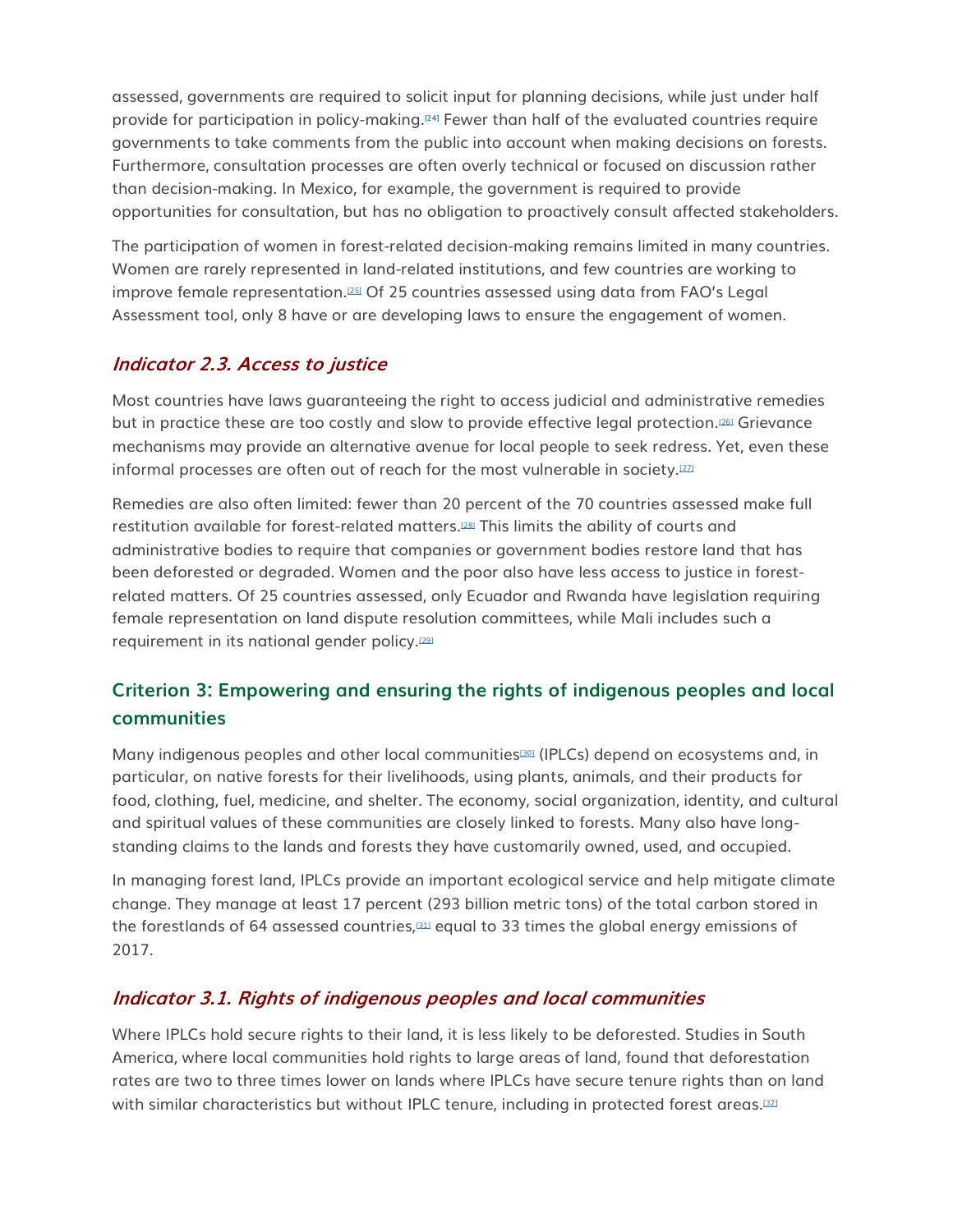Progress in recognizing the rights of IPLCs has been mixed. On the one hand, an assessment of 41 countries by the Rights and Resources Initiative found that the amount of forest land where IPLCs have legally recognized rights increased from 11 percent in 2002 to 15 percent in 2017 – by an area about the size of Peru. Positively, most of this increase has been in the recognition of IPLC *ownership* of forests, meaning that communities are recognized as holding a broad set of rights to access, use, manage, and exclude others from forests for an unlimited duration of time.<sup>[\[33\]](http://forestdeclaration.org/goal/goal-10/#_edn33)</sup>

On the other hand, data from the LandMark Initiative indicates that a large portion of IPLC territories remains unrecognized. Data on land rights in 14 countries with significant forest cover[\[34\]](http://forestdeclaration.org/goal/goal-10/#_edn34) indicate that 33–39 percent of land currently occupied or used by IPLCs has not been recognized by governments[\[35\]](http://forestdeclaration.org/goal/goal-10/#_edn35) (**Figure 4**). IPLCs currently hold[\[36\]](http://forestdeclaration.org/goal/goal-10/#_edn36) 54–59 percent of national land area in these 14 countries combined, indicating that the area under customary IPLC ownership, use, or occupation is significant.



#### **Figure 3. Assessment of land rights in 14 countries (2018)**

Source: Climate Focus analysis based on Dubertret, F., & Veit, P.G. (2018). Held, recognized, documented, and claimed indigenous and community land in 14 countries. Research prepared for the New York Declaration on Forests Assessment. IPLC = indigenous peoples and local communities.

In many countries, IPLC rights are often limited in one or several ways and are frequently less secure than other forms of tenure.[\[37\]](http://forestdeclaration.org/goal/goal-10/#_edn37) Even if rights are relatively strong on paper, they are often not fully secure in practice. Rights are often not proactively enforced and fail to protect communities from land grabbing and violence by third parties.[\[38\]](http://forestdeclaration.org/goal/goal-10/#_edn38) Tenure regimes that provide communities with strong overall tenure security tend to also have stronger provisions protecting women's rights within the tenure regime.<sup>[\[39\]](http://forestdeclaration.org/goal/goal-10/#_edn39)</sup>

Regimes providing formal rights to IPLCs often fail to uphold those rights in national parks and other protected areas. Indeed, 50–80 percent of protected areas globally are estimated to overlap with IPLC rights. [\[40\]](http://forestdeclaration.org/goal/goal-10/#_edn40) Since 1990, nearly 250,000 individuals in 15 countries are reported to have been forcibly evicted from their lands following their designation as protected areas. This has led to loss of livelihoods, conflicts and even killings linked to the "militarization of conservation."

Increasing demand for land for agriculture, mining, and other development has seen governments allocate more and more land to commercial concessions. These concessions are often in direct competition with community lands. Where customary rights and the principle of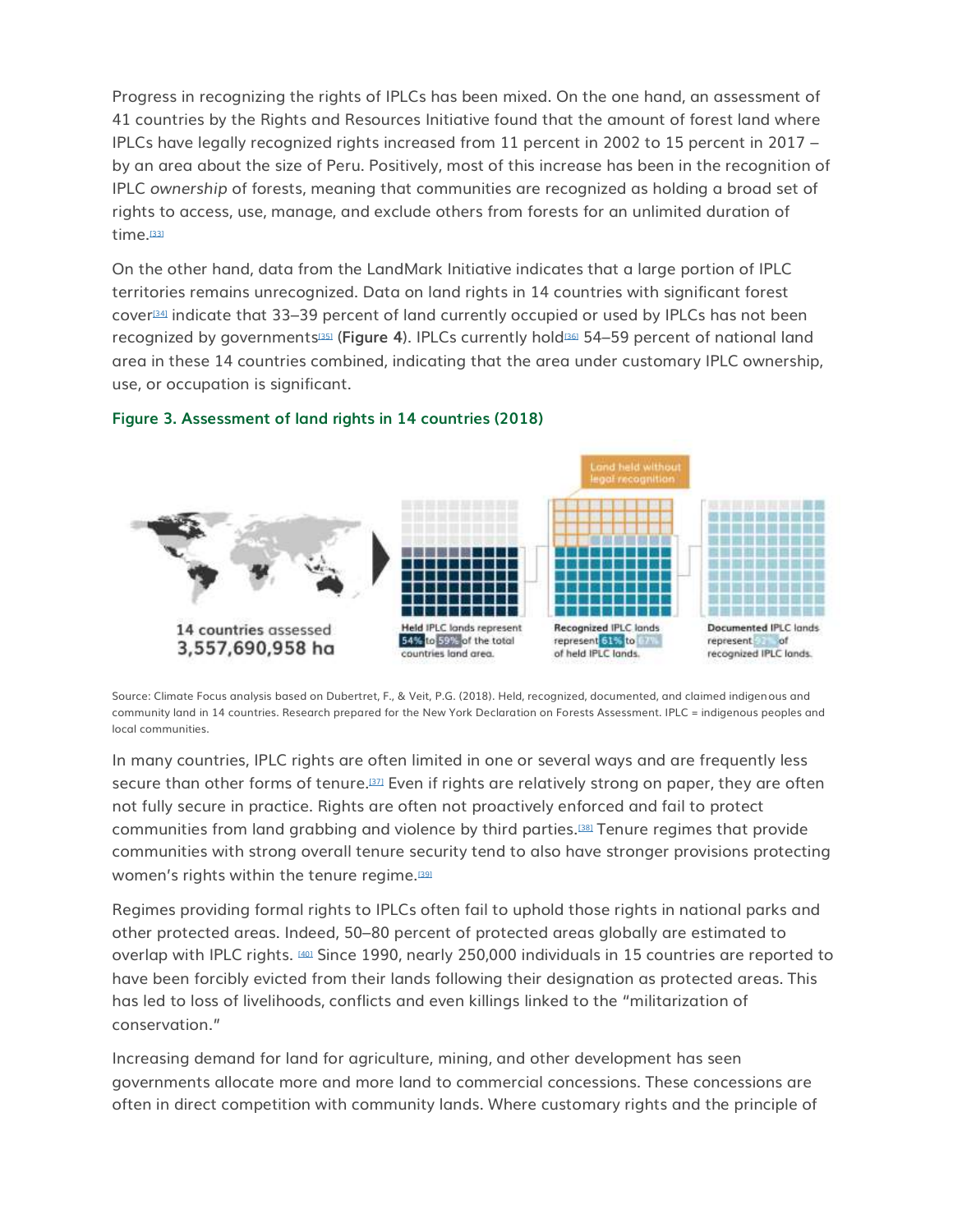free, prior, and informed consent (FPIC)<sup>[\[41\]](http://forestdeclaration.org/goal/goal-10/#_edn41)</sup>are not fully recognized and upheld, concessions can pose a high risk of displacing or coming into conflict with local communities. Rising land values have also led to transactions that are often to the detriment of forest-linked communities.<sup>[\[42\]](http://forestdeclaration.org/goal/goal-10/#_edn42)</sup>

When companies acquire land that communities own or use under customary law, communities often lose access to food, water, and other resources crucial to their livelihoods. For many communities with limited or no access to legal remedies, the only recourse is to oppose developments through campaigns and physical protests. In many countries, this carries major risks (**Figure 5**).

#### **Figure 4. The consequences of insecure tenure and limited recognition of free, prior, and informed consent**



Note: FPIC = free, prior, and informed consent, IPLC = indigenous peoples and local communities.

#### Source: Climate Focus

Communities defending their rights increasingly face violence, criminalization, and murder. According to data from Global Witness, killings of land and forest defenders have been increasing in recent years. The years 2015, 2016, and 2017 saw the highest number of killings since recordkeeping began. IPLCs are also subject to a range of other violent attacks. Available information indicates that the armed forces, criminal gangs, paramilitaries, and police are the most common perpetrators of these crimes. The majority of attacks currently go unpunished.[\[43\]](http://forestdeclaration.org/goal/goal-10/#_edn43)

#### **Indicator 3.2 Empowerment of IPLCs and other rural communities**

Many indigenous peoples and local communities are vulnerable and need to gain or regain authority, including commercial power, over forest goods and services, to overcome marginalization. Supporting the agency of communities by strengthening their organizational structures is an important strategy for securing empowerment. Organization in associations or cooperatives strengthens communities through knowledge sharing, increasing negotiating power in market and political spaces, reducing transaction costs, and defending against unjust or illegal actions.[\[44\]](http://forestdeclaration.org/goal/goal-10/#_edn44)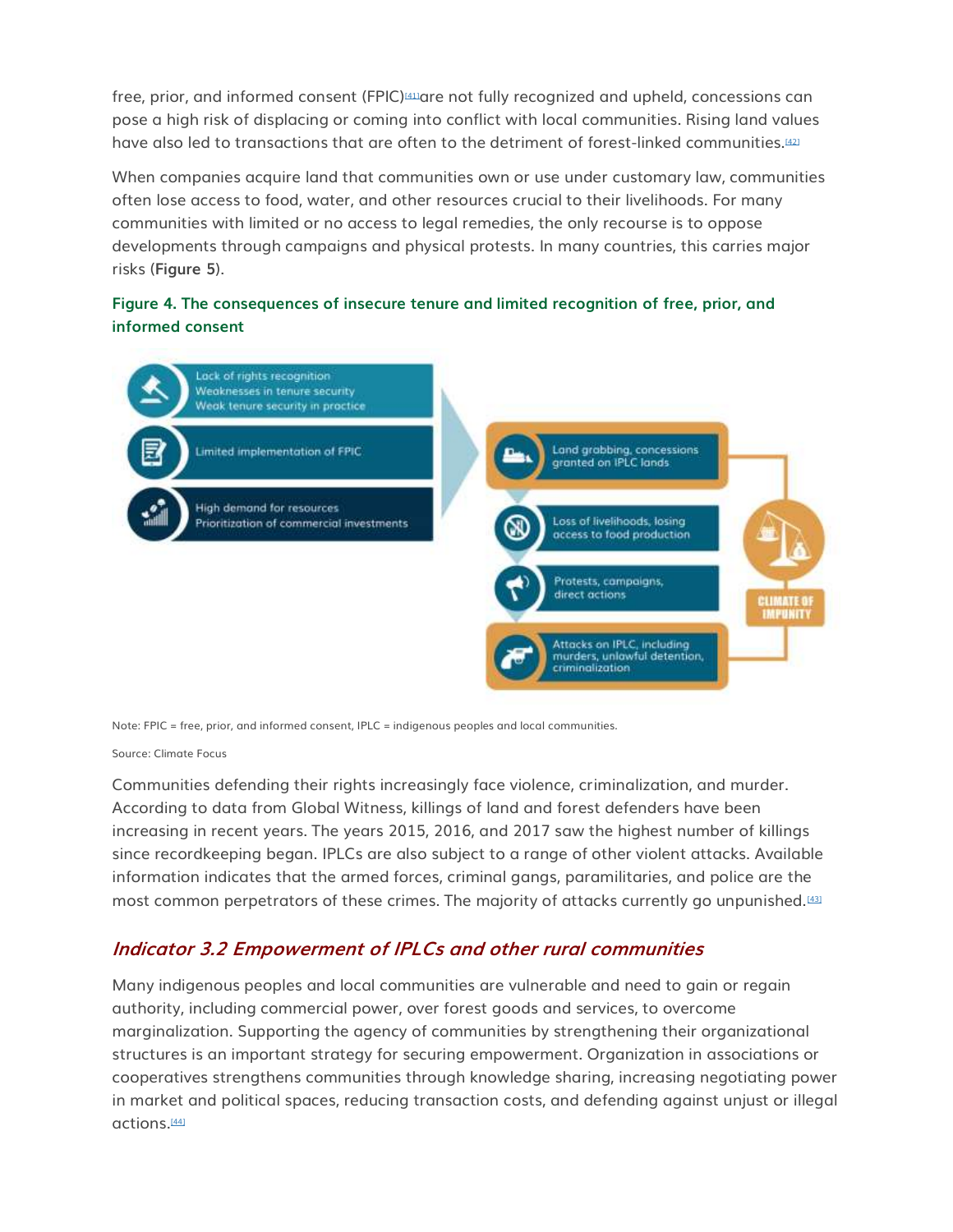While aggregate data on the empowerment of IPLCs are unavailable, data in the context of rural communities suggest minimal improvements in providing policies conducive for rural organizations to engage in dialogue and access land. Rural Sector Performance Assessments conducted in 101 countries by the International Fund for Agricultural Development show only a very slight upward trend in governments involving community organizations in decision-making.<sup>[\[45\]](http://forestdeclaration.org/goal/goal-10/#_edn45)</sup>

Where communities have been able to form locally-controlled forestry businesses, this community ownership has led to a number of important innovations and helped to foster local empowerment. A review of 50 case studies of such businesses by the International Institute for Environment and Development (IIED) found a number of benefits.[\[46\]](http://forestdeclaration.org/goal/goal-10/#_edn46) For example, democratic oversight bodies support sustained environmental and cultural heritage. Case studies from Mexico and Peru showed that community forestry business tended to avoid unequal power structures by providing a balanced governing structure and maintaining cultural values.

Effective international development finance can support empowerment, but too little finance reaches communities. There have been important advances in making forest-linked development finance directly accessible to communities, though this remains the exception rather than the rule. In 2018, a group of U.S.- based charitable foundations announced USD 459 million to support forest protection, primarily through securing indigenous peoples' land rights.[\[47\]](http://forestdeclaration.org/goal/goal-10/#_edn47) In addition, several multilateral sources such as the Dedicated Grant Mechanism for Indigenous Peoples and Local Communities and the International Land and Forest Tenure Facility, have set up dedicated mechanisms to support the participation and capacity building of indigenous peoples and communities in REDD+ processes [\[48\]](http://forestdeclaration.org/goal/goal-10/#_edn48) and secure land and forest rights for IPLCs.<sup>[\[49\]](http://forestdeclaration.org/goal/goal-10/#_edn49)</sup>

[\[1\]](http://forestdeclaration.org/goal/goal-10/#_ednref1) Williams, M. (2003). *Deforesting the Earth: From prehistory to global crisis*. Chicago, IL: University of Chicago Press.

[\[2\]](http://forestdeclaration.org/goal/goal-10/#_ednref2) Wehkamp J., Koch, N., Lübbers, S., & Fuss, S. (2018). Governance and deforestation – A meta-analysis in economics. *Ecological Economics, 144*, 214–227.

 $\mu$  This includes, but is not limited to transparency, and the rule of law, empowering indigenous peoples and communities, and recognizing their rights for lands and resources. There is no commonly accepted definition of the term "forest governance," but attempts to measure it invariably incorporate assessments of transparency, the rule of law, certainty of land tenure, and the control of corruption, among others. See e.g., Davis, C. Williams, L., Lupberger, S., & Daviet, F. (2013). *[Assessing forest governance: The Governance of](https://www.wri.org/sites/default/files/assessing_forest_governance.pdf)  [Forests Initiative Indicator Framework](https://www.wri.org/sites/default/files/assessing_forest_governance.pdf)*. Washington, DC: World Resources Institute; Kishor, N. & Rosenbaum, K. (2012). *[Assessing and monitoring forest governance: A user's guide to a diagnostic tool](https://www.profor.info/sites/profor.info/files/AssessingMonitoringForestGovernance-guide.pdf)*. Washington, DC: Program on Forests.

[\[4\]](http://forestdeclaration.org/goal/goal-10/#_ednref4) Climate Focus analysis based on average scores from Transparency International's Corruption Perception Index. Note that these scores are not limited to the forest sector.

■ 2015 data. Climate Focus analysis based on Food and Agriculture Organization of the United Nations (FAO) (2015). *[Global Forest Resources Assessment 2015](http://www.fao.org/3/a-i4808e.pdf)*. Rome, Italy: FAO.

[\[6\]](http://forestdeclaration.org/goal/goal-10/#_ednref6) Ibid.

<sup>17</sup> Kanowski, P.J., McDermott, C.L., & Cashore, B.W. (2011). Implementing REDD+: Lessons from analysis of [forest governance.](https://www.sciencedirect.com/science/article/pii/S1462901110001620) *Environmental Science and Policy, 14*(2), 111–117.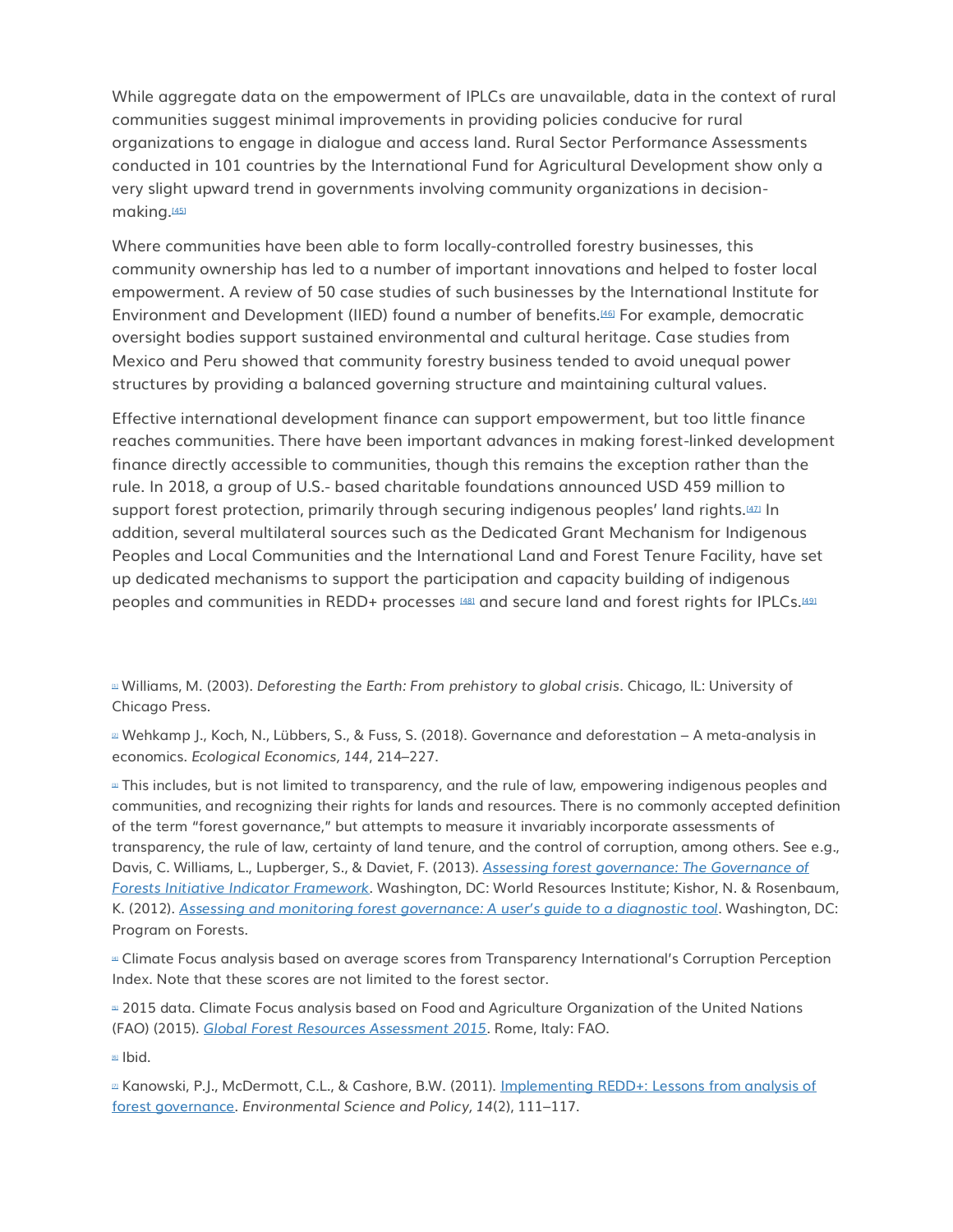**Example Focus analysis based on data from Nature Economy and People Connected (NEPCon).** (2018). [Sourcing Hub.](https://www.nepcon.org/sourcinghub)

[\[9\]](http://forestdeclaration.org/goal/goal-10/#_ednref9) Lawson, S. (2014). *[Consumer goods and deforestation: An analysis of the extent and nature of illegality in](https://www.forest-trends.org/wp-content/uploads/imported/for168-consumer-goods-and-deforestation-letter-14-0916-hr-no-crops_web-pdf.pdf)  [forest conversion for agriculture and timber plantations](https://www.forest-trends.org/wp-content/uploads/imported/for168-consumer-goods-and-deforestation-letter-14-0916-hr-no-crops_web-pdf.pdf)* (Forest Trade and Finance Series). Washington, DC: Forest Trends.

hid

[\[11\]](http://forestdeclaration.org/goal/goal-10/#_ednref11) The majority of soy production in the Amazon region falls within the scope of the Soy Moratorium, which has been relatively effective in reducing deforestation linked to soy production in that region.

[\[12\]](http://forestdeclaration.org/goal/goal-10/#_ednref12) Kleinschmit, D., Mansourian, S., Wildburger, C., & Purret, A. (Eds.) (2016). *[Illegal logging and related timber](https://www.iufro.org/index.php?eID=tx_nawsecuredl&u=0&g=0&hash=682205e69942a145dfbeb0bd428acdefd55840da&file=17672&t=1540292132)  trade – [Dimensions, drivers, impacts and responses: A global scientific rapid response assessment](https://www.iufro.org/index.php?eID=tx_nawsecuredl&u=0&g=0&hash=682205e69942a145dfbeb0bd428acdefd55840da&file=17672&t=1540292132)  [report.](https://www.iufro.org/index.php?eID=tx_nawsecuredl&u=0&g=0&hash=682205e69942a145dfbeb0bd428acdefd55840da&file=17672&t=1540292132)* (IUFRO World Series Vol. 35). Vienna, Austria: International Union of Forest Research Organizations; Nearly a quarter of logging from 1990 to 2011 was illegal; Schlingemann, L., de Bortoli, I., Favilli, F., Egerer, H., Musco, E., Lucas,. et al. (2017). *[Combating wildlife and forest crime in the Danube](https://wedocs.unep.org/bitstream/handle/20.500.11822/22225/Combating_WildlifeCrime_Danube.pdf?sequence=1)–Carpathian [region.](https://wedocs.unep.org/bitstream/handle/20.500.11822/22225/Combating_WildlifeCrime_Danube.pdf?sequence=1)* Vienna, Austria: UN Environment; Bolzano, Italy: Eurac Research; Vienna, Austria: World Wildlife Fund for Nature; Nelsen, A. (2018, April 17). [Poland violated EU laws by logging in Bialowieza forest, court](https://www.theguardian.com/world/2018/apr/17/poland-violated-eu-laws-by-logging-in-biaowieza-forest-says-ecj)  [rules.](https://www.theguardian.com/world/2018/apr/17/poland-violated-eu-laws-by-logging-in-biaowieza-forest-says-ecj) *The Guardian*.

[\[13\]](http://forestdeclaration.org/goal/goal-10/#_ednref13) Skene, J. (2018). *[Cutting it close: How unsustainable logging in Canada's Boreal forest threatens](https://www.nrdc.org/sites/default/files/cutting-it-close-logging-canadas-boreal-report.pdf)  [indigenous rights, wildlife, and the global climate.](https://www.nrdc.org/sites/default/files/cutting-it-close-logging-canadas-boreal-report.pdf)* New York, NY: Natural Resources Defense Council.

[\[14\]](http://forestdeclaration.org/goal/goal-10/#_ednref14) Norman, M. & Saunders, J. (2017). *Regulating the trade in illegal timber: Asian approaches compared – State of play June 2017*. Washington, DC: Forest Trends.

[\[15\]](http://forestdeclaration.org/goal/goal-10/#_ednref15) Conway, D., Schloemann, H., von Unger, M., & Smith, M. (2016). *[Fostering climate action through trade](https://publications.europa.eu/en/publication-detail/-/publication/7221918b-9aa6-11e6-868c-01aa75ed71a1/language-en)[related policy instruments](https://publications.europa.eu/en/publication-detail/-/publication/7221918b-9aa6-11e6-868c-01aa75ed71a1/language-en)*. Luxembourg: DG Climate Action, EU Commission.

[\[16\]](http://forestdeclaration.org/goal/goal-10/#_ednref16) Moyo, J. (2017, March 1). [France adopts new corporate "duty of care" law](https://www.ethicaltrade.org/blog/france-adopts-new-corporate-duty-care-law). *Ethical Trading Initiative*.

Lau [The Amsterdam Declaration in Support of a Fully Sustainable](https://www.euandgvc.nl/documents/publications/2015/december/7/declarations-palm-oil) Palm Oil Supply Chain by 2020. (2015).

**Infermity Chains Mecharation Towards Eliminating Deforestation from Agricultural Commodity Chains with** [European Countries.](https://www.euandgvc.nl/documents/publications/2015/december/7/declarations) (2015).

[\[19\]](http://forestdeclaration.org/goal/goal-10/#_ednref19) Zadek, S., Forstater, M., Cheng, H., Potts, J., & Huppé, G.A. (2014). *[Meeting China's global resource needs:](https://www.iisd.org/sites/default/files/publications/china_supply_synthesis_report.pdf)  [Managing sustainability impacts to ensure security of supply](https://www.iisd.org/sites/default/files/publications/china_supply_synthesis_report.pdf)*. Winnipeg, Canada: The International Institute for Sustainable Development; [Chinese delegation to Indonesia signals growing demand for certified](http://bit.ly/2hHCWCY)  [sustainable palm oil.](http://bit.ly/2hHCWCY) (2016, December 2). *Solidaridad News*; ABIOVE. Brazilian Vegetable Oil Industries Association (ABIOVE). (2016, April 8). [ABIOVE and APROSOJA/MT sign a partnership agreement with China](http://www.abiove.org.br/site/_FILES/English/10042016-121059-10_04_2016_-_informativo_145_abiove-china_-_english_version.pdf)  [Soybean Industry Association.](http://www.abiove.org.br/site/_FILES/English/10042016-121059-10_04_2016_-_informativo_145_abiove-china_-_english_version.pdf) *Digital Newsletter on Soy Production Chain,* No. 145.

[\[20\]](http://forestdeclaration.org/goal/goal-10/#_ednref20) INTERPOL. (2017). *[Project LEAF: Global forestry enforcement](https://www.interpol.int/content/download/35230/458253/version/6/file/LEAF%20Prospectus%20NOV17_web.pdf)*. Lyon, France: INTERPOL.

 $21$  Including 12 developed countries, 3 economies in transition and 55 developing countries. Based on classifications in United Nations. (2018). *World Economic Situation and Prospects 2018*.

 $\approx$  Rogerson, S. (2017). Achieving 2020: How can the private sector meet global goals of eliminating *[commodity-driven deforestation?](https://forest500.org/sites/default/files/related-documents/f500-annual-web_1.pdf)* (Forest 500 Annual Report 2017). Oxford, UK: Global Canopy.

[\[23\]](http://forestdeclaration.org/goal/goal-10/#_ednref23) Chain Reaction Research. (2018, April 19). [Unilever and Nestlé publish detailed supplier list.](https://chainreactionresearch.com/the-chain-unilever-and-nestle-publish-detailed-supplier-lists/) *The Chain*.

[\[24\]](http://forestdeclaration.org/goal/goal-10/#_ednref24) Climate Focus analysis based on data from the Environmental Democracy Index

**25** Climate Focus analysis based on FAO's [Legal Assessment Tool.](http://www.fao.org/gender-landrights-database/legislation-assessment-tool/en/)

**DEE** Climate Focus analysis based on data from [Environmental Democracy Index.](https://environmentaldemocracyindex.org/) (2018).

[\[27\]](http://forestdeclaration.org/goal/goal-10/#_ednref27) World Bank. (2015). *[Joint FCPF/UN-REDD guidance note for REDD+ countries: Establishing and](https://www.forestcarbonpartnership.org/sites/fcp/files/2015/May/Joint%20FCPF-UNREDD%20Guidance%20Note%20on%20GRM_May2015_FINAL.pdf)  [strengthening grievance redress mechanisms](https://www.forestcarbonpartnership.org/sites/fcp/files/2015/May/Joint%20FCPF-UNREDD%20Guidance%20Note%20on%20GRM_May2015_FINAL.pdf)*. Washington, DC: World Bank Group.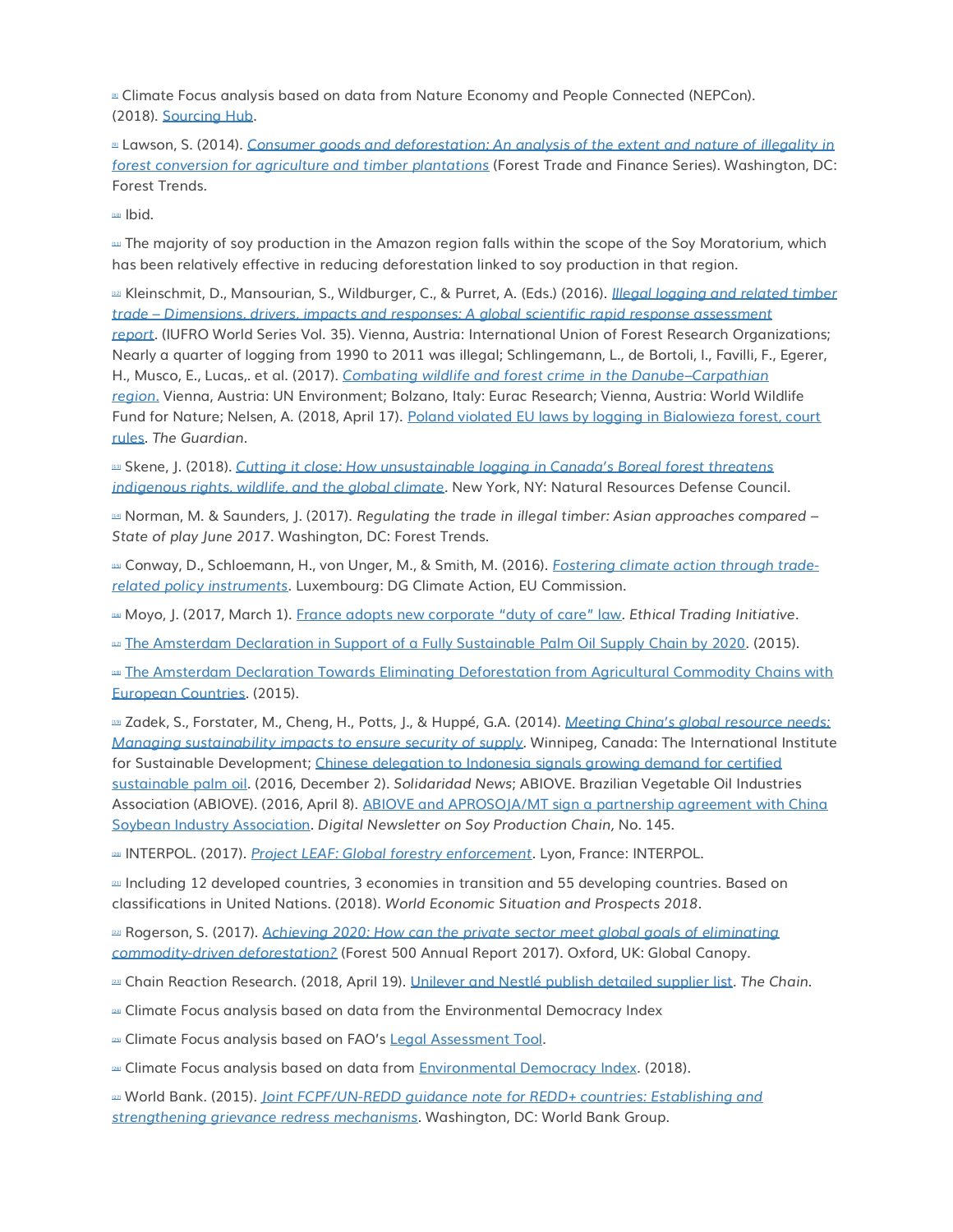**as Climate Focus analysis based on data from [Environmental Democracy Index.](https://environmentaldemocracyindex.org/) (2018).** 

**E29** Climate Focus analysis based on data collected in FAO's [Legal Assessment Tool.](http://www.fao.org/gender-landrights-database/legislation-assessment-tool/en/)

[\[30\]](http://forestdeclaration.org/goal/goal-10/#_ednref30) Whether communities should be identified as indigenous or in another way is recognized as a matter for self-determination, and the international community has rejected attempts to adopt an internationally recognized definition of indigenous people. Nonetheless, national laws may provide definitions for the purpose of defining the scope of legislation recognizing indigenous peoples' and other specific groups' rights to land. Local communities include forest-dependent communities that are not recognized as indigenous peoples in national legislation but who manage land collectively often based on customary practices or other community-defined norms.

 $21$  Based on 64 countries accounting for 69 percent of the world's forest cover. Frechette, A., Ginsburg, C., & Walker, W. (2018). *A global baseline [of carbon storage in collective lands: Indigenous and local community](https://rightsandresources.org/wp-content/uploads/2018/09/A-Global-Baseline_RRI_Sept-2018.pdf)  [contributions to climate change mitigation](https://rightsandresources.org/wp-content/uploads/2018/09/A-Global-Baseline_RRI_Sept-2018.pdf)*. Washington, DC: Rights and Resources Initiative.

[\[32\]](http://forestdeclaration.org/goal/goal-10/#_ednref32) Ding, H., Veit, P.G., Blackman, A., Gray, E., Reytar, K., Altamirano, J.C. et al. (2016) *[Climate benefits, tenure](https://www.wri.org/sites/default/files/Climate_Benefits_Tenure_Costs.pdf)  [costs: The economic case for securing indigenous land rights in the Amazon](https://www.wri.org/sites/default/files/Climate_Benefits_Tenure_Costs.pdf)*. Washington, DC: World Resources Institute.

[\[33\]](http://forestdeclaration.org/goal/goal-10/#_ednref33) Ginsburg, C. & Keene, S. (2018). *At a crossroads: Consequential trends in recognition of community-based forest tenure from 2002–2017. .*Washington, DC: Rights and Resources Initiative.

[\[34\]](http://forestdeclaration.org/goal/goal-10/#_ednref34) Democratic Republic of Congo, Tanzania (minus Zanzibar), Kenya, Zambia, Panama, Peru, Brazil, Paraguay, Philippines, Indonesia, Australia, and Canada.

[\[35\]](http://forestdeclaration.org/goal/goal-10/#_ednref35) We define "recognized lands" as IPLC lands that are recognized under national law, and for federal states (e.g., Canada and Australia), federal and state law. National laws include the constitution, statutes, regulations, and technical directives (also court rulings but only where they have been implemented by the government). National laws do not include political statements, public policy, administrative guidelines or other documents that are not legally binding.

[\[36\]](http://forestdeclaration.org/goal/goal-10/#_ednref36) Held land is understood as land that is currently occupied and/or used by indigenous peoples or other local communities, often under customary tenure systems.

[\[37\]](http://forestdeclaration.org/goal/goal-10/#_ednref37) Wily, L.A. (2018). [Collective land ownership in the 21st century: Overview of global trends](https://doi.org/10.3390/land7020068)*. Land, 7*(2), 68.

[\[38\]](http://forestdeclaration.org/goal/goal-10/#_ednref38) Botswana, Cameroon, Eritrea, Kenya, Liberia, Madagascar, Mozambique, Namibia, and South Sudan.

[\[39\]](http://forestdeclaration.org/goal/goal-10/#_ednref39) Keene, S., & Ginsburg, C. (2017). *[Power and potential: A comparative analysis of national laws and](http://rightsandresources.org/wp-content/uploads/2017/05/Power_and_Potential_Final_EN_May_2017_RRI.pdf)  [regulations concerning women's rights to community](http://rightsandresources.org/wp-content/uploads/2017/05/Power_and_Potential_Final_EN_May_2017_RRI.pdf) forests*. Washington, DC: Rights and Resources Initiative.

[\[40\]](http://forestdeclaration.org/goal/goal-10/#_ednref40) Tauli-Corpuz, V., Alcorn, J., & Molnar. (2018). *Cornered by protect[ed areas: Replacing 'fortress'](https://www.corneredbypas.com/brief)  [conservation with rights-based approaches helps bring justice for indigenous peoples and local](https://www.corneredbypas.com/brief)  [communities, reduces conflict, and enables cost-effective conservation and climate action](https://www.corneredbypas.com/brief)*. Washington, DC: Rights and Resources Initiative.

[\[41\]](http://forestdeclaration.org/goal/goal-10/#_ednref41) A principle that requires governments and/or companies whose planned actions may impact indigenous peoples to seek their free (i.e., voluntary and in the absence of coercion), prior (i.e., consent sought in advance of project approval), and informed (i.e., after being presented with a comprehensive list of impacts and risks) consent.

[\[42\]](http://forestdeclaration.org/goal/goal-10/#_ednref42) Knapman, C., Silici, L., Cotula, L & Mayers, J. (2017). *[Africa's farmland in changing hands: A review of](http://pubs.iied.org/17598IIED/)  [literature and case studies from sub-Saharan Africa](http://pubs.iied.org/17598IIED/)*. London, UK: International Institute for Environment and Development.

[\[43\]](http://forestdeclaration.org/goal/goal-10/#_ednref43) Global Witness. (2018). *[At what cost? Irresponsible business and the murder of land and environmental](https://www.globalwitness.org/en/campaigns/environmental-activists/at-what-cost/)  [defenders in 2017](https://www.globalwitness.org/en/campaigns/environmental-activists/at-what-cost/)*. London, UK: Global Witness.